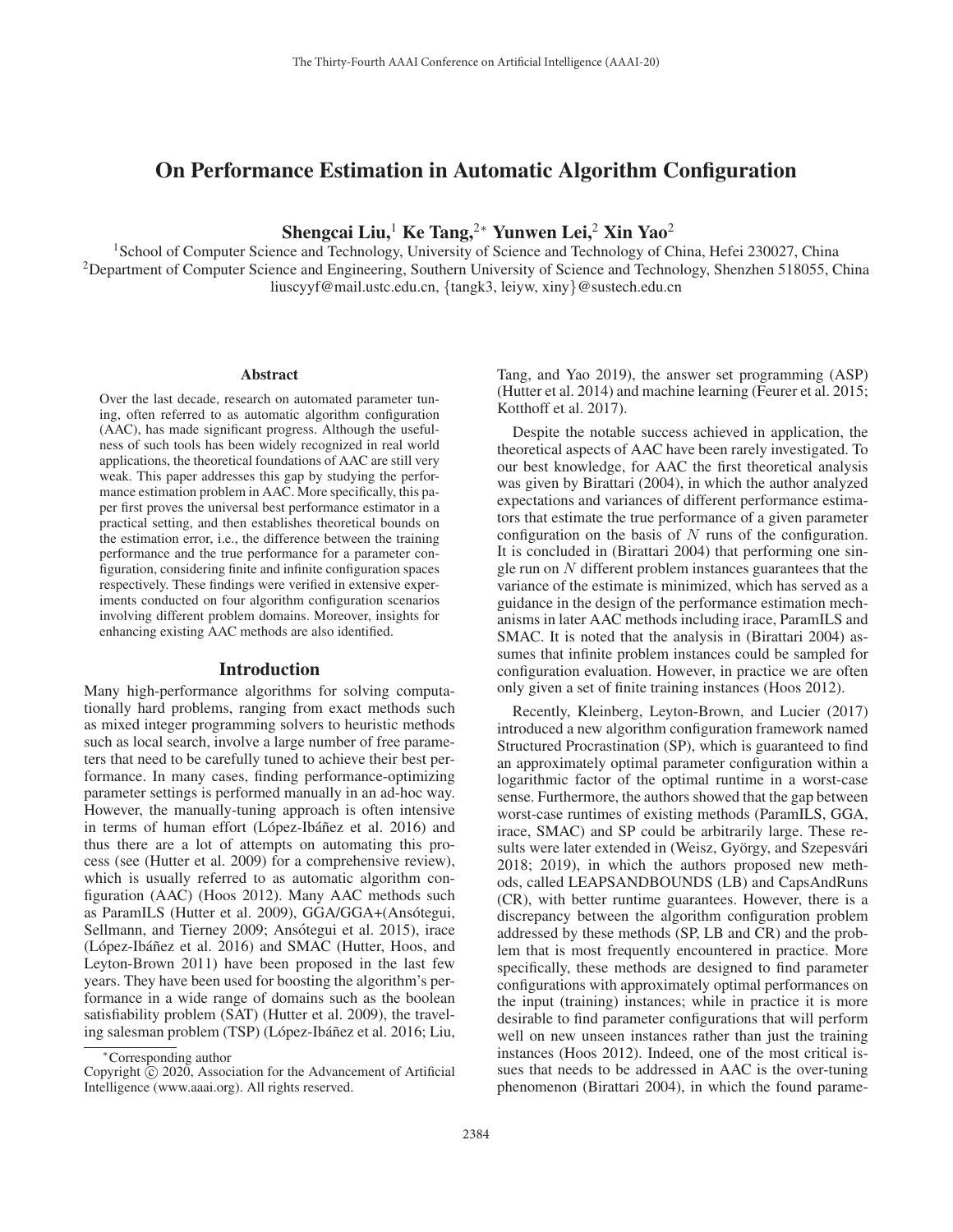ter configuration is with excellent training performance, but performs badly on new instances  $<sup>1</sup>$ .</sup>

Based on the above observation, this paper extends the results of (Birattari 2004) in several aspects. First, this paper introduces a new formulation of the algorithm configuration problem (Definition 1), which concerns the optimization of the expected performance of the configured algorithm on an instance distribution  $D$ . Compared to the one considered by Birattari (2004) in which  $D$  is directly given (thus could be sampled infinitely), in the problem considered here  $D$  is unknown and inaccessible, and the assumption is that the input training instances (and the test instances) are sampled  $i.i.d$ from D. Therefore when solving this configuration problem, we can only use the given finite training instances. One key difficulty is that the true performance of a parameter configuration is unachievable. Subsequently, we could only run a configuration on the training instances to obtain an estimate of its true performance. Thus a natural and important question is that, given finite computational budgets, e.g., N runs of the configuration, how to allocate them over the training instances to obtain the most reliable estimate. Moreover, given that we could obtain an estimate of the true performance, is it possible to quantify the difference between the estimate and the true performance?

The second and the most important contribution of this paper is that it answers the above questions theoretically. More specifically, this paper first introduces a universal best performance estimator (Theorem 1) that always distributes the  $N$  runs of a configuration to all training instances as evenly as possible, such that the performance estimate is most reliable. Then this paper investigates the estimation error, i.e., the difference between the training performance (the estimate) and the true performance, and establishes a bound on the estimation error that holds for all configurations in the configuration space, considering the cardinality of the configuration space is finite (Theorem 2). It is shown that the bound deteriorates as the number of the considered configurations increases. Since in practice the cardinality of the configuration space considered could be considerably large or even infinite, by making two mild assumptions on the considered configuration scenarios, we remove the dependence on the cardinality of the configuration space and finally establish a new bound on the estimation error (Theorem 3).

The effectiveness of these results have been verified in extensive experiments conducted on four configuration scenarios involving problem domains including SAT, ASP and TSP. Some potential directions for improving current AAC methods from these results have also been identified.

## Algorithm Configuration Problem

In a nutshell, the algorithm configuration problem concerns optimization of the free parameters of a given parameterized algorithm (called target algorithm) for which the performance is optimized.

Let A denote the target algorithm and let  $p_1, ..., p_h$  be parameters of A. Denote the set of possible values for each parameter  $p_i$  as  $\Theta_i$ . A parameter configuration  $\theta$  (or simply configuration) of A refers to a complete setting of  $p_1, ..., p_h$ , such that the behavior of  $A$  on a given problem instance is completely specified (up to randomization of  $A$  itself). The configuration space  $\Theta = \Theta_1 \times \Theta_2 ... \times \Theta_h$  contains all possible configurations of  $A$ . For brevity, henceforth we will not distinguish between  $\theta$  and the instantiation of  $\mathcal A$  with  $\theta$ . In real application  $A$  is often randomized and its output is determined by the used configuration  $\theta$ , the input instance z and the random seed  $v$ . Let  $D$  denote a probability distribution over a space  $Z$  of problem instances from which  $z$  is sampled. Let  $G$  be a probability distribution over a space  $V$ of random seeds from which  $v$  is sampled. In practice  $\mathcal G$  is often given implicitly through a random number generator.

Given an instance z and a seed v, the quality of  $\theta$  at  $(z, v)$ is measured by a utility function  $f_{\theta}$  :  $\mathcal{Z} \times \mathcal{V} \rightarrow [L, U],$ where  $L, U$  are bounded real numbers. In practice, it means running  $\theta$  with  $v$  on  $z$ , and maps the result of this run to a scalar score. Note how the mapping is done depends on the considered performance metric. For examples, if we are interested in optimizing quality of the solutions found by A, then we might take the (normalized) cost of the solution output by  $A$  as the utility; if we are interested in minimizing computational resources consumed by  $A$  (such as runtime, memory or communication bandwidth), then we might take the quantity of the consumed resource of the run as the utility. No matter which performance metric is considered, in practice the value of  $f_\theta$  is bounded for all  $\theta \in \Theta$ , i.e., for all  $\theta \in \Theta$  and all  $(z, v) \in \mathcal{Z} \times \mathcal{V}$ ,  $f_{\theta}(z, v) \in [L, U]$ .

To measure the performance of  $\theta$ , the expected value of the utility scores of  $\theta$  across different  $(z, v)$ , which is the most widely adopted criterion in AAC applications (Hoos 2012), is considered here. More specifically, as presented in Definition 1, the performance of  $\theta$ , denoted as  $u(\theta)$ , is its expected utility score over instance distribution  $D$  and random seed distribution  $G$ . Without loss of generality, we always assume a smaller value is better for  $u(\theta)$ . The goal of the algorithm configuration problem is to find a configuration from the configuration space **Θ** with the best performance.

Definition 1 (Algorithm Configuration Problem). *Given a target algorithm* A *with configuration space* **Θ***, an instance distribution* D *defined over space* Z*, a random seed distribution* G *defined over space* V *and a utility function*  $f_{\theta}$  :  $\mathcal{Z} \times \mathcal{V} \rightarrow [L, U]$  *that measures the quality of*  $\theta$  *at*  $(z, v)$ *, the algorithm configuration problem is to find a configuration* θ *from* **Θ** *with the best performance:*

# $\theta^* \in \arg\min_{\theta \in \Theta} u(\theta),$

*where*  $u(\theta) = \mathbb{E}_{z \sim \mathcal{D}, v \sim \mathcal{G}}[f_{\theta}(z, v)].$ 

In practice,  $D$  is usually unknown and the analytical solution of  $u(\theta)$  is unachievable. Instead, usually we have a set of problem instances  $\{z_1, ..., z_K\}$ , called training instances, which are assumed to be sampled  $i.i.d$  from  $D$ . To estimate  $u(\theta)$ , a series of experiments of  $\theta$  on  $\{z_1, z_2, ..., z_K\}$  could

<sup>&</sup>lt;sup>1</sup>To appropriately evaluate AAC methods, in the literature, including widely used benchmarks (e.g., AClib (Hutter et al. 2014)) and major contests (e.g., the Configurable SAT Solver Challenge (CSSC) (Hutter et al. 2017)), the common scheme is to use an independent test set that has never been used during the configuration procedures to test the found configurations.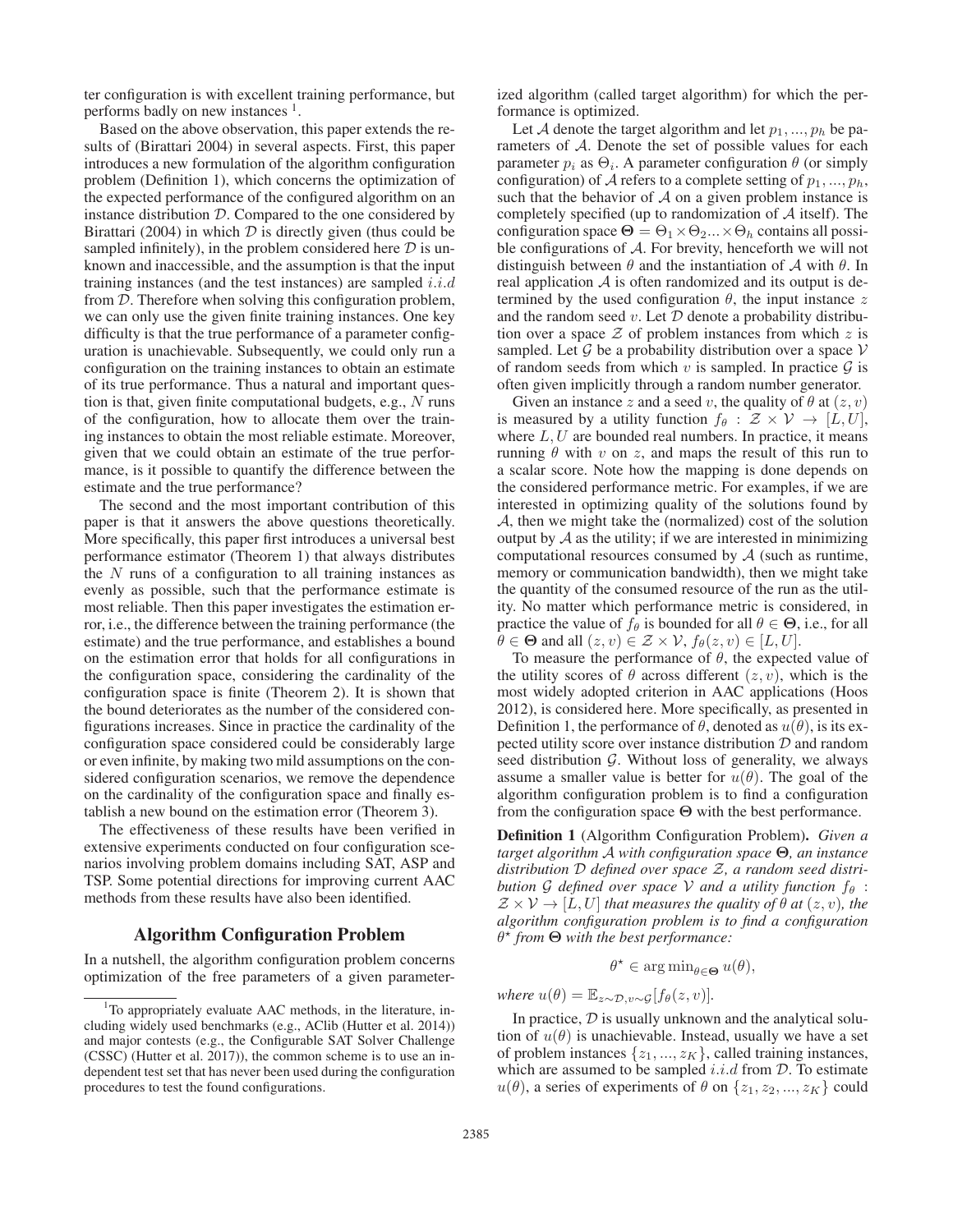be run. As presented in Definition 2, an experimental setting  $S_N$  to estimate  $u(\theta)$  is to run  $\theta$  on  $\{z_1, ..., z_K\}$  for N times, each time with a random seed sampled  $i.i.d$  from  $G$ .

**Definition 2** (Experimental Setting  $S_N$ ). *Given a configuration*  $\theta$ *, a set of* K *training instances*  $\{z_1, ..., z_K\}$  *and the total number* N *of runs of*  $\theta$ *, an experimental setting*  $S_N$  *to estimate*  $u(\theta)$  *is a list of* N *tuples, in which each tuple*  $(z, v)$ *consists of an instance* z *and a random seed* v*, meaning a single run of*  $\theta$  *with*  $v$  *on*  $z$ *. Let*  $n_i$  *denote the number of runs performed on* z<sup>i</sup> *(note* n<sup>i</sup> *could be 0, meaning* θ *will not be run on*  $z_i$ ). It holds that  $\sum_{i=1}^{K} n_i = N$  and  $S_N$  could be *written as:*

$$
S_N = [(z_1, v_{1,1}), ..., (z_1, v_{1,n_1}), ..., (z_i, v_{i,1}), ..., (z_i, v_{i,n_i}), ..., (z_K, v_{K,1}), ..., (z_K, v_{K,n_K})].
$$

After performing the N runs of  $\theta$  as specified in  $S_N$ , the utility scores of these runs are aggregated to estimate  $u(\theta)$ . The following estimator  $\hat{u}_{S_N}(\theta)$ , which calculates the mean utility across all runs and is widely adopted in AAC methods (Hutter et al. 2009; López-Ibáñez et al. 2016; Hutter, Hoos, and Leyton-Brown 2011), is presented in Definition 3.

**Definition 3** (Estimator  $\hat{u}_{S_N}(\theta)$ ). *Given a configuration*  $\theta$ *and an experimental setting*  $S_N$ *, the training performance of*  $\theta$ *, which is an estimate of*  $u(\theta)$ *, is given by:* 

$$
\hat{u}_{S_N}(\theta) = \frac{1}{N} \sum_{i=1}^K \sum_{j=1}^{n_i} f_{\theta}(z_i, v_{i,j}).
$$

Since different experimental settings represent different performance estimators, which have different behaviors. It is thus necessary to investigate which  $S_N$  is the best.

## Universal Best Performance Estimator

To determine the values of  $n_1, ..., n_K$  in  $S_N$ , Birattari (2004) analyzed expectations and variances of  $\hat{u}_{S_N}(\theta)$ , and concluded that  $\hat{u}_{S_N^{\circ}}(\theta)$  with  $S_N^{\circ}$  $:=$  $[(z_1, v_{1,1}), (z_2, v_{2,1}), ..., (z_N, v_{N,1})]$  has the minimal variance. It is noted that the analysis in (Birattari 2004) assumes that infinite problem instances could be sampled from  $D$ ; thus for performing N runs of  $\theta$ , as specified in  $S_N^{\circ}$ , it is always the best to sample  $N$  instances from  $D$  and perform one single run of  $\theta$  on each instance. In other words,  $S_N^{\circ}$ is established on the basis that the number of the training instances  $K$  could always be set equal to  $N$ . However, in practice usually we only have a finite number of training instances. In the case that  $K \neq N$ , which  $S_N$  is the best? Theorem 1 answers this question for arbitrary relationship between  $K$  and  $N$ . Before presenting Theorem 1, some necessary definitions are introduced.

Given a configuration  $\theta$  and an instance z, the expected utility of  $\theta$  within z, denoted as  $u_z(\theta)$ , is  $\mathbb{E}_G[f_\theta(z, v)|z]$ . The variance of the utility of  $\theta$  within z, denoted as  $\sigma_z^2(\theta)$ , is  $\mathbb{E}_{\mathcal{G}}[(f_{\theta}(z,v)-u_z(\theta))^2|z]$ . Based on  $u_z(\theta)$  and  $\sigma_z(\theta)$ , the expected within-instance variance  $\bar{\sigma}_{WI}^2(\theta)$  of  $\theta$  and the acrossinstance variance  $\bar{\sigma}_{AI}^2(\theta)$  of  $\theta$  are defined in Definition 4 and Definition 5, respectively.

**Definition 4** (Expected within-instance Variance of  $\theta$ ).  $\bar{\sigma}_{WI}^2(\theta)$  is the expected value of  $\sigma_z^2(\theta)$  over instance dis*tribution* D*:*

$$
\bar{\sigma}_{WI}^2(\theta) = \mathbb{E}_{\mathcal{D}}[\sigma_z^2(\theta)].
$$

**Definition 5** (Across-instance Variance of  $\theta$ ).  $\bar{\sigma}_{AI}^2(\theta)$  *is the variance of*  $u_z(\theta)$  *over instance distribution*  $D$ *:* 

$$
\bar{\sigma}_{AI}^{2}(\theta) = \mathbb{E}_{\mathcal{D}}[(u_{z}(\theta) - u(\theta))^{2}].
$$

The expectation and the variance of an estimator  $\hat{u}_{S_N}(\theta)$ are presented in Lemma 1 and Lemma 2, respectively.

**Lemma 1.** *The expectation of*  $\hat{u}_{S_N}(\theta)$  *is*  $u(\theta)$ *, that is,*  $\hat{u}_{S_N}(\theta)$  *is an unbiased estimator of*  $u(\theta)$  *no matter how*  $n_1, ..., n_K$  in  $S_N$  are set:

**Lemma 2.** The variance of 
$$
\hat{u}_{S_N}(\theta) = u(\theta)
$$
.  
\n**Lemma 2.** The variance of  $\hat{u}_{S_N}(\theta)$  is given by:  
\n
$$
\mathbb{E}_{S_N}[(\hat{u}_{S_N}(\theta) - u(\theta))^2] = \frac{1}{N} \bar{\sigma}_{WI}^2(\theta) + \frac{\sum_{i=1}^K n_i^2}{N^2} \bar{\sigma}_{AI}^2(\theta).
$$

(1)

**Theorem 1.** *Given a configuration*  $\theta$ *, a training set of* K *instances and the total number* N *runs of* θ*, the universal* best estimator  $\hat{u}_{S_N^*}(\theta)$  *for*  $u(\theta)$  *is obtained by setting*  $S_N^*$   $:=$  $n_i \in \{ \lfloor \frac{N}{K} \rfloor, \lceil \frac{N}{K} \rceil \}$  for all  $i \in \{1, 2, ..., K\}$ , s.t.  $\sum_{i=1}^{K} n_i =$  $N.$   $\hat{u}_{S_N^*}(\theta)$  is an unbiased estimator of  $u(\theta)$  and is with the *minimal variance among all possible estimators.*

*Proof.* By Lemma 1,  $\hat{u}_{S_N^*}(\theta)$  is an unbiased estimator of  $u(\theta)$ . We now prove  $\hat{u}_{S_N^*}(\theta)$  has the minimal variance. By Lemma 2, the variance of  $\hat{u}_{S_N}(\theta)$  is  $\frac{1}{N}\bar{\sigma}_{WI}^2(\theta)$  +  $\frac{\sum_{i=1}^{K} n_i^2}{N^2} \bar{\sigma}_{AI}^2(\theta)$ . Since N and K are fixed, and  $\bar{\sigma}_{WI}^2(\theta)$  and  $\bar{\sigma}_{AI}^2(\theta)$  are constants for a given  $\theta$ , we need to minimize  $\sum_{i=1}^{K} n_i^2$ , s.t.  $\sum_{i=1}^{K} n_i = N$ . Define  $Q_n = \sqrt{\sum_{k=1}^{K} n_i^2}$ and  $\bar{n} = \frac{\sum_{i=1}^{K} n_i}{K} = \frac{N}{K}$ , it then follows that  $Q_n^2$  $K \bar{n}^2 + \sum_{i=1}^{K} (n_i - \bar{n}^2)$ . Then it suffices to prove that  $Q_n^2$ is minimized on the condition  $n_i \in \{\lfloor \frac{N}{K} \rfloor, \lceil \frac{N}{K} \rceil\}$  for all  $i \in \{1, 2, ..., K\}$ . Assuming  $Q_n^2$  is minimized while the condition not satisfied, then there must exist  $n_i$  and  $n_j$ , such that  $n_i-n_j > 1$ ; then we have  $(n_i-\bar{n})^2 + (n_j-\bar{n})^2 > (n_i-\bar{n})^2 +$  $(n_j - \bar{n})^2 - 2(n_i - n_j) + 2 = (n_i - \bar{n} - 1)^2 + (n_j - \bar{n} + 1)^2.$ This contradicts the assumption that  $Q_n^2$  is minimized. The proof is complete. П

Theorem 1 states that it is always the best to distribute the N runs of  $\theta$  to all training instances as evenly as possible, in which case  $\max_{i,j \in \{1,...,K\}} |n_i - n_j| \leq 1$ , no matter  $K \neq N$  or  $K = N$ . When  $K = N$ ,  $S_N^*(\theta)$  is actually equivalent to  $S_N^{\circ}$  that performs one single run of  $\theta$  on each instance. When  $K \neq N$ ,  $S_N^*(\theta)$  will perform  $\lceil \frac{N}{K} \rceil$  runs of  $\theta$ on each of  $(N \mod K)$  instances and perform  $\lfloor \frac{N}{K} \rfloor$  runs on each of the rest instances. It is worth mentoring that practical AAC methods including ParamILS, SMAC and irace actually adopt the same or quite similar estimators as  $S_N^*(\theta)$ . Theorem 1 provides a theoretical guarantee for these estimators, and  $S_N^*(\theta)$  will be further evaluated in the experiments.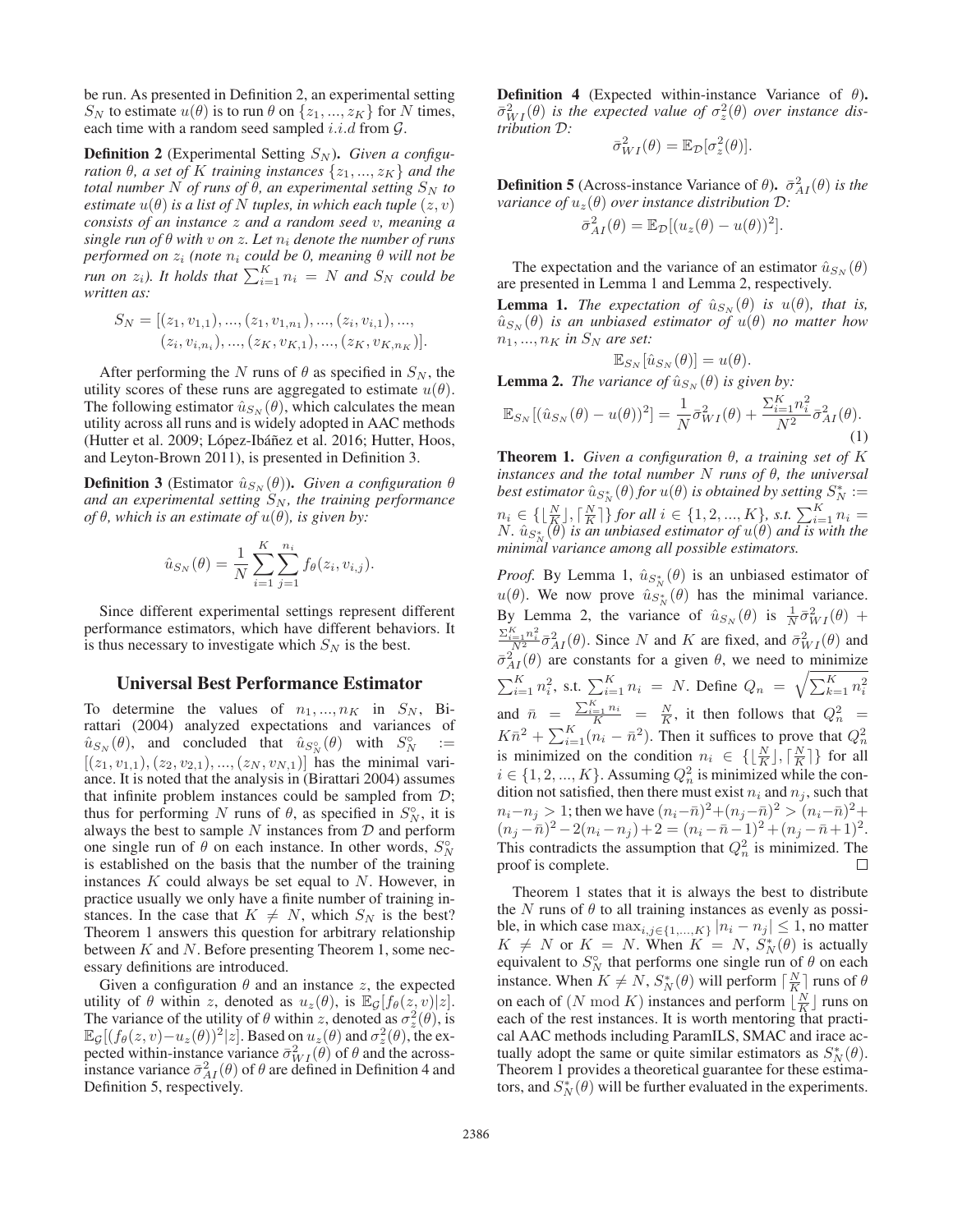## Bounds on Estimation Error

Although Theorem 1 presents the estimator with the universal minimal variance, it cannot provide any information about how large the estimation error, i.e.,  $u(\theta) - \hat{u}_{S_N}(\theta)$ , could be. Bounds on estimation error are useful in both theory and practice because we could use them to establish bounds on the true performance  $u(\theta)$ , given that in algorithm configuration process the training performance  $\hat{u}_{S_N}(\theta)$  is actually known. In general, given a configuration θ, its training performance  $\hat{u}_{S_N}(\theta)$  is a random variable because the training instances and the random seeds specified in  $S_N$  are drawn from distributions D and G, respectively. Thus we focus on establishing probabilistic inequalities for  $u(\theta) - \hat{u}_{S_N}(\theta)$ , i.e., for any  $0 < \delta < 1$ , with probability at least  $1 - \delta$ , there holds  $u(\theta) - \hat{u}_{S_N}(\theta) \leq A(\delta)$ . In particular, probabilistic bounds on uniform estimation error, i.e.,  $\sup_{\theta \in \Theta} [u(\theta) - \hat{u}_{S_N}(\theta)]$ , that hold for all  $\theta \in \Theta$  are established. Recalling that Lemma 1 states  $\mathbb{E}_{S_N}[\hat{u}_{S_N}(\theta)] = u(\theta)$ , the key technique for deriving bounds on  $u(\theta) - \hat{u}_{S_N}(\theta)$ is the concentration inequality presented in Lemma 4 that bounds how  $\hat{u}_{S_N}(\theta)$  deviates from its expected value  $u(\theta)$ .

Lemma 3 (Bernstein's Inequality (Bernstein 1927)). *Let*  $X_1, X_2, ..., X_n$  be independent centered bounded random *variables, i.e.,*  $\text{Prob}\{|X_i| \leq a\} = 1$  *and*  $\mathbb{E}[X_i] = 0$ *. Let*  $\sigma^2 = \frac{1}{n} \sum_{i=1}^n Var[X_i]$  *where*  $Var[X_i]$  *is the variance of*  $X_i$ *. Then for any*  $\epsilon > 0$  *we have* 

$$
\text{Prob}\{\frac{1}{n}\sum_{i=1}^n X_i \ge \epsilon\} \le \exp(-\frac{n\epsilon^2}{2\sigma^2 + \frac{2a\epsilon}{3}}).
$$

Lemma 4. *Given a configuration* θ*, an experimental setting*  $S_N = [(z_1, v_{1,1}), ..., (z_K, v_{K,n_K})]$  *and a performance estimator*  $\hat{u}_{S_N}(\theta) = \frac{1}{N} \sum_{i=1}^K \sum_{j=1}^{n_i} f_{\theta}(z_i, v_{i,j})$ *. Let*  $\tau_{\theta}^2 =$  $\bar{\sigma}_{WI}^2(\theta) + \frac{\sum_{i=1}^K n_i^2}{N} \bar{\sigma}_{AI}^2(\theta)$ . Let  $C = U - L$ , where L, U are *the lower bound and the upper bound of*  $f_\theta$  *respectively (see Definition 1), and let*  $n = \max\{n_1, n_2, ..., n_K\}$ *. Then for any*  $\epsilon > 0$ *, we have* 

$$
\text{Prob}\{u(\theta) - \hat{u}_{S_N}(\theta) \ge \epsilon\} \le \exp\left(-\frac{N\epsilon^2}{2\tau_\theta^2 + \frac{2nC\epsilon}{3}}\right).
$$

*Proof.* Define random variables  $x_{i,j} = u(\theta) - f_{\theta}(z_i, v_{i,j}),$ and define random variables  $X_i = \sum_{j=1}^{n_i} x_{i,j}$ . First we prove that  $X_1, ..., X_K$  satisfy the conditions in Lemma 3.  $\mathbb{E}[X_i] = \sum_{j=1}^{n_i^{-1}} \mathbb{E}[x_{i,j}] = \sum_{j=1}^{n_i} [u(\theta) - \mathbb{E}[f_{\theta}(z_i, v_{i,j})]] = 0.$ By Definition 1,  $\text{Prob}\{L \leq f_{\theta}(z_i, v_{i,j}) \leq U\} = 1$ , it holds that  $L \leq u(\theta) \leq U$  (since  $u(\theta) = \mathbb{E}[f_{\theta}(z_i, v_{i,j})]$ ). Thus we have  $\text{Prob}\{|x_{i,j}| \leq U - L\} = 1$  and  $\text{Prob}\{|X_i| \leq$  $n(U - L)$ } = 1. For any  $p \neq q$ ,  $X_p$  and  $X_q$  are independent. Thus  $X_1, X_2, ..., X_K$  are independent random variables.

Let  $\bar{X} = \frac{1}{K} \sum_{i=1}^{K} X_i$ . By Lemma 3, it holds that, for any  $\epsilon > 0$ , Prob $\{\bar{X} > \epsilon\} \leq \exp(-\frac{K\epsilon^2}{2\sigma^2 + \frac{2C\epsilon}{3}})$ , where  $\sigma^2 =$  $\frac{1}{K} \sum_{i=1}^{K} Var[X_i]$ . Notice that  $\frac{K}{N} \overline{X} = u(\theta) - \hat{u}_{S_N}$ ; thus it holds that for any  $\epsilon > 0$ ,

$$
\text{Prob}\{u(\theta) - \hat{u}_{S_N} > \epsilon\} \le \exp\left(-\frac{N\epsilon^2}{\frac{2K}{N}\sigma^2 + \frac{2nC\epsilon}{3}}\right).
$$

It remains to analyze  $\sigma^2$ . Since  $E[x_i]=0$ ,  $Var[X_i] =$  $\mathbb{E}[X_i^2]$ . Substitute  $X_i$  with  $\sum_{j=1}^{n_i} x_{i,j}$  and we have  $Var[X_i] = \sum_{j=1}^{n_i} \mathbb{E}[x_{i,j}^2] + \sum_{1 \leq j < l \leq n_i} 2 \mathbb{E}[x_{i,j}x_{i,l}].$  $\mathbb{E}[x_{i,j}^2] = Var[x_{i,j}] + \mathbb{E}[x_{i,j}]^2 = Var[x_{i,j}] + 0 =$  $\bar{\sigma}_{WI}^2(\theta) + \bar{\sigma}_{AI}^2(\theta)$  (by setting  $N, K = 1$  in Eq. (1)).  $\mathbb{E}[x_{i,j}x_{i,l}] = \mathbb{E}[(f_{\theta}(z_i, v_{i,j}) - u(\theta))(f_{\theta}(z_i, v_{i,l}) - u(\theta))] =$  $\mathbb{E}[(f_{\theta}(z_i, v_{i,j}) (f_{\theta}(z_i, v_{i,l})) - u(\theta)^2]$ . Given an instance  $z_i$ ,  $f_{\theta}(z_i, v_{i,j})$  and  $f_{\theta}(z_i, v_{i,l})$  are independent. There holds:  $\mathbb{E}[(f_{\theta}(z_i,y_{i,j})) (f_{\theta}(z_i,y_{i,j}))]$ 

$$
\mathbb{E}[(\mathbf{y}_{\theta}(z_i, v_{i,j})(\mathbf{y}_{\theta}(z_i, v_{i,l}))]
$$
\n
$$
= \mathbb{E}_{\mathcal{D}}[\mathbb{E}_{\mathcal{G}}[f_{\theta}(z_i, v_{i,j})f_{\theta}(z_i, v_{i,l})|z_i]]
$$
\n
$$
= \mathbb{E}_{\mathcal{D}}[\mathbb{E}_{\mathcal{G}}[f_{\theta}(z_i, v_{i,j})|z_i]\mathbb{E}_{\mathcal{G}}[f_{\theta}(z_i, v_{i,l})|z_i]]
$$
\n
$$
= \mathbb{E}_{\mathcal{D}}[u_{z_i}(\theta)^2].
$$

By the fact  $\mathbb{E}_{\mathcal{D}}[u_z(\theta)] = u(\theta)$ ,  $\mathbb{E}_{\mathcal{D}}[u_{z_i}(\theta)^2] - u(\theta)^2 =$  $\mathbb{E}_{\mathcal{D}}[(u_{z_i}(\theta) - u(\theta))^2] = \bar{\sigma}_{AI}^2(\theta)$ . The last step is by Definition 5. Summing up the above results, we have  $Var[X_i] =$  $n_i(\bar{\sigma}_{WI}^2(\theta)+\bar{\sigma}_{AI}^2(\theta))+n_i(n_i-1)\bar{\sigma}_{AI}^2(\theta)=n_i\bar{\sigma}_{WI}^2(\theta)+$  $m_i^2 \bar{\sigma}_{AI}^2(\theta)$ . Thus  $\sigma^2 = \frac{1}{K} \sum_{i=1}^K Var[X_i] = \frac{N}{K} \bar{\sigma}_{WI}^2(\theta) +$  $\frac{\sum_{i=1}^{K} n_i^2}{K} \bar{\sigma}_{AI}^2(\theta)$ . The proof is complete.  $\Box$ 

## On Configuration Space with Finite Cardinality

Theorem 2 presents the uniform bound for estimation error when **Θ** is of finite cardinality.

**Theorem 2.** *Given a performance estimator*  $\hat{u}_{S_N}(\theta)$ *.* Let  $\theta^{\dagger}$  =  $\arg \max_{\theta \in \Theta} \tau_{\theta}^2$ , where  $\tau_{\theta}^2$  =  $\bar{\sigma}_{WI}^2(\theta)$  +  $\frac{\sum_{i=1}^K n_i^2}{N} \bar{\sigma}_{AI}^2(\theta)$ *, and let*  $\tau^2 = \tau_{\theta^{\dagger}}^2$ ,  $\bar{\sigma}_{WI}^2 = \bar{\sigma}_{WI}^2(\theta^{\dagger})$  *and*  $\bar{\sigma}_{AI}^{2} = \bar{\sigma}_{AI}^{2}(\theta^{\dagger})$ *. Let*  $n = \max\{n_{1}, n_{2}, ..., n_{K}\}$  and  $C =$  $U - L$ *. Given that*  $\Theta$  *is of finite cardinality, i.e.,*  $\Theta$  =  $\{\theta_1, \theta_2, ..., \theta_m\}$ , then for any  $0 < \delta < 1$ , with probability *at least*  $1 - \delta$ *, there holds:*  $\mathbb{L}\left( \rho \right) = \hat{\rho}$  (θ)]

$$
\sup_{\theta \in \Theta} [u(\theta) - \hat{u}_{S_N}(\theta)]
$$
\n
$$
\leq \frac{2nC \ln \frac{m}{\delta}}{3N} + \sqrt{2 \ln \frac{m}{\delta} (\frac{1}{N} \bar{\sigma}_{WI}^2 + \frac{\sum_{i=1}^{K} n_i^2}{N^2} \bar{\sigma}_{AI}^2)}.
$$

 $(2)$ 

*Proof.* By Lemma 4, for a given configuration θ, for any  $\epsilon$  > 0, it holds that Prob{u(θ) –  $\hat{u}_{S_N}(\theta) \geq \epsilon$   $\{\epsilon\} \leq \exp(-\frac{N\epsilon^2}{2\tau_\theta^2 + \frac{2nC\epsilon}{3}})$ . By union bound, Prob{ $\sup_{\theta \in \Theta} [u(\theta) - \hat{u}_{S_N}(\theta)] \geq \epsilon$ }  $\leq$  $\sum_{i=1}^{m} \text{Prob}\{u(\theta_i) - \hat{u}_{S_N}(\theta_i) \geq \epsilon\} \leq m \exp(-\frac{N\epsilon^2}{2\tau^2 + \frac{2nC\epsilon}{3}}).$ Let  $\delta$  =  $m \exp(-\frac{N\epsilon^2}{2\tau^2 + \frac{2\pi C\epsilon}{3}})$ , and  $\epsilon$  is solved as:  $\epsilon = \frac{1}{2N} \left[ \frac{2nC}{3} \ln \frac{m}{\delta} + \sqrt{(\frac{2nC}{3} \ln \frac{1}{\delta})^2 + 8N\tau^2 \ln \frac{m}{\delta}} \right] \leq$  $rac{2nC \ln \frac{m}{\delta}}{3N}$  +  $\sqrt{2 \ln \frac{m}{\delta} (\frac{\tau^2}{N})}$ . Substituting  $\tau^2$  with  $\bar{\sigma}_{WI}^2 + \frac{\sum_{i=1}^{K} n_i^2}{N} \bar{\sigma}_{AI}^2$  proves Theorem 2.  $\Box$ 

Note that for different  $S_N$ , the bounds on the right side of Eq. (2) are different. The proof of Theorem 1 shows that  $\sum_{i=1}^{K} n_i^2$ , s.t.  $\sum_{i=1}^{K} n_i = N$ , is minimized on the condition  $n_i \in \{\lfloor \frac{N}{K} \rfloor, \lceil \frac{N}{K} \rceil\}$  for all  $i \in \{1, 2, ..., K\}$ . Moreover, it is easy to verify that  $n = \max\{n_1, n_2, ..., n_K\}$  is also minimized on the same condition, in which case  $n = \lceil \frac{N}{K} \rceil$ . Thus we can immediately obtain Corollary 1.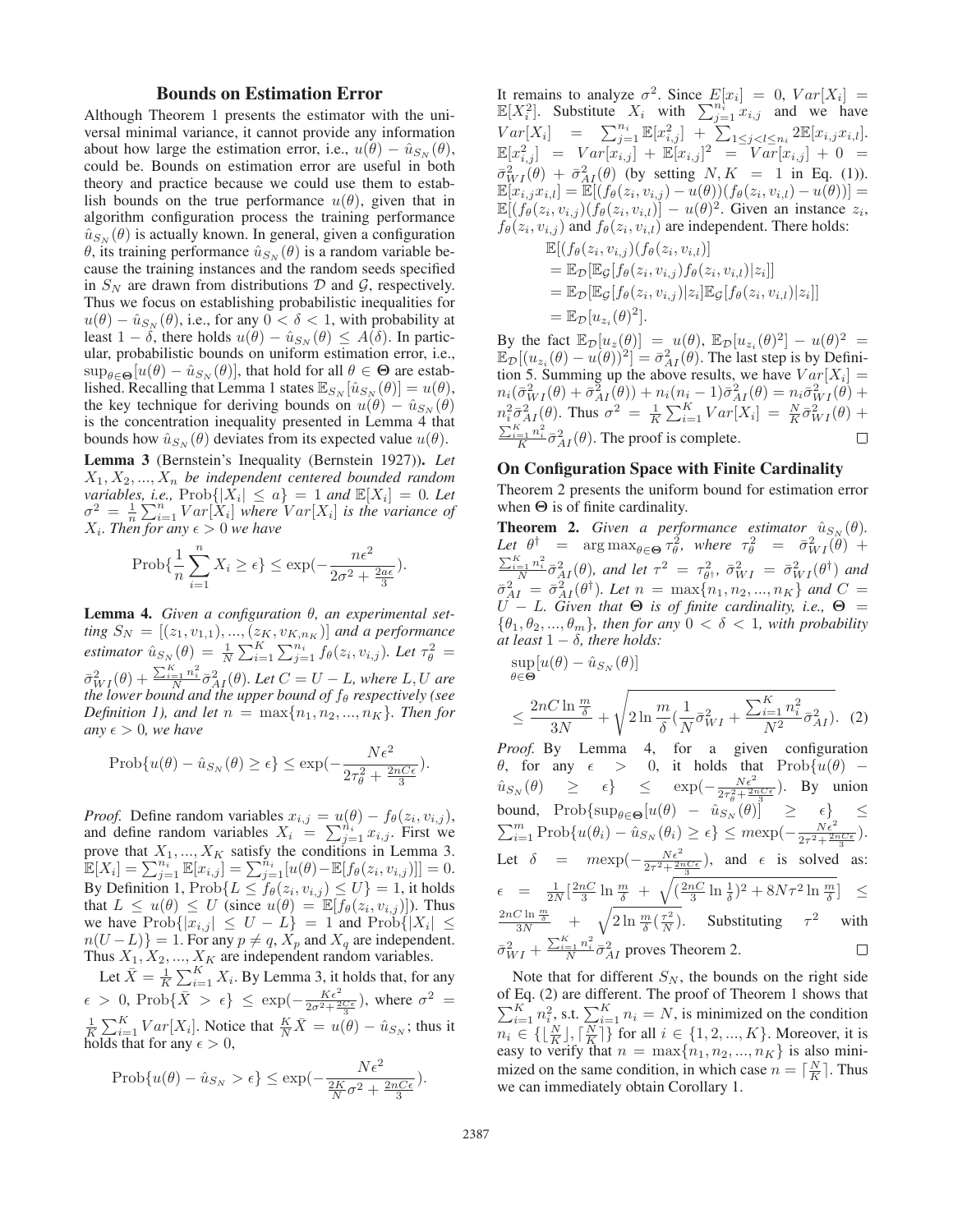**Corollary 1.** *The estimator*  $\hat{u}_{S_N^*}$  *established in Theorem 1, has the best bound for uniform estimation error in Theorem 2. Given that* K *divides N, for any*  $0 < \delta < 1$ *, with probability at least*  $1 - \delta$ *, there holds:* 

$$
\sup_{\theta \in \Theta} [u(\theta) - \hat{u}_{S_N^*}(\theta)]
$$
  

$$
\leq \frac{2C \ln \frac{m}{\delta}}{3K} + \sqrt{2 \ln \frac{m}{\delta} (\frac{1}{N} \bar{\sigma}_{WI}^2 + \frac{1}{K} \bar{\sigma}_{AI}^2)}.
$$

## On Configuration Space with Infinite Cardinality

Since in practice the cardinality of **Θ** could be considerably large (e.g.,  $10^{12}$ ), in which case the bound provided by Theorem 2 could be very loose. Moreover, when the cardinality of **Θ** is infinite, Theorem 2 does not apply anymore. To address these issues, we establish new uniform error bound without dependence on the cardinality of **Θ** based on two mild assumptions given below.

- **Assumption 1.** *(a)* We assume there exists  $R > 0$  such that  $\Theta$   $\subseteq$   $B_R$ *, where*  $B_R$  = {**w**  $\in \mathbb{R}^h$  :  $\|\mathbf{w}\|_2 \leq R$ } *is a ball of radius* R *and*  $\|\mathbf{w}\|_2 = \sum_{i=1}^h w_i^2$  for  $\mathbf{w} =$  $(w_1, \ldots, w_h)$ .
- *(b)* We assume for any  $(z, v) \in \mathcal{Z} \times \mathcal{V}$ , the utility function f is L-Lipschitz continuous, i.e.,  $|f_{\theta}(z, v) - f_{\tilde{\theta}}(z, v)| \le$  $L||\theta - \tilde{\theta}||_2$  *for all*  $\theta, \tilde{\theta} \in \Theta$ *.*

Part (a) of Assumption 1 means the ranges of the values of all parameters considered are bounded, which holds in nearly all practical algorithm configuration scenarios (Hutter et al. 2014). Part (b) of Assumption 1 poses limitations on how fast  $f_\theta$  can change across  $\Theta$ . This assumption is also mild in the sense that it is expected that configurations with similar parameter values would result in similar behaviors of  $A$ , thus getting similar performances. The key technique for deriving the new bound is *covering numbers* as defined in Definition 6, and the new bound is established in Theorem 3.

Definition 6. *Let* F *be a set and* d *be a metric. For any*  $\eta > 0$ , a set  $\mathcal{F}^{\Delta} \subset \mathcal{F}$  is called an  $\eta$ -cover of  $\mathcal F$  *if for every*  $f \in \mathcal{F}$  *there exists an element*  $g \in \mathcal{F}^{\triangle}$  *satisfying*  $d(f,g) \leq$ *n*. The covering number  $\mathcal{N}(\eta, \mathcal{F}, d)$  *is the cardinality of the minimal* η*-cover of* F*:*

$$
\mathcal{N}(\eta, \mathcal{F}, d) := \min\{|\mathcal{F}^{\triangle}| : \mathcal{F}^{\triangle} \text{ is an } \epsilon\text{-cover of } \mathcal{F}\}.
$$

Lemma 5 presents a covering number bound on  $B_R$ .

Lemma 5 ((Gilles 1999)).

$$
\ln \mathcal{N}(\eta, B_R, d_2) \le h \ln(3R/\eta),
$$

*where*  $d_2(\mathbf{w}, \tilde{\mathbf{w}}) = ||\mathbf{w} - \tilde{\mathbf{w}}||_2$ .

Since  $\Theta \subset B_R$ , it is easy to verify that  $\ln \mathcal{N}(\eta, \Theta, d_2) \leq$  $\ln \mathcal{N}(\eta, B_R, d_2)$ . Based on the L-Lipschitz continuity assumption, Lemma 6 establishes a bound for  $\mathcal{N}(\eta, \mathcal{F}, d_{\infty}),$ where  $\mathcal{F} = \{f_{\theta} : \theta \in \Theta\}.$ 

**Lemma 6.** Let  $\mathcal{F} = \{f_{\theta} : \theta \in \Theta\}$  and  $d_{\infty}(f_{\theta}, f_{\tilde{\theta}})$  $\sup_{(z,v)\in\mathcal{Z}\times\mathcal{V}}|f_{\theta}(z,v)-f_{\tilde{\theta}}(z,v)|$ *. If Assumption 1 holds, then*  $\ln \mathcal{N}(\eta, \mathcal{F}, d_{\infty}) \leq h \ln(3RL/\eta)$ .

*Proof.* For any  $\theta, \tilde{\theta} \in \Theta$ , by the Lipschitz continuity we know  $d_{\infty}(f_{\theta}, f_{\tilde{\theta}}) \leq L \|\theta - \tilde{\theta}\|_2$ . Then, any  $(\epsilon/L)$ -cover of  $B_R$  w.r.t.  $d_2$  would imply an  $\epsilon$ -cover of  $\mathcal F$  w.r.t.  $d_{\infty}$ . This together with Lemma 5 implies the stated result. The proof  $\Box$ is complete.

Lemma 7. *For any positive constants* k, l, b, c*, the inequal* $itv \epsilon^{k} l + b \ln \epsilon > c$  *has a solution* 

$$
\epsilon_0 = \left(\frac{c + b \max(\ln l - \ln c, 0)/k}{l}\right)^{1/k}.
$$

**Theorem 3.** *If Assumption 1 holds and*  $h \ln(12LR) \geq 1$ , *then for any*  $0 < \delta < 1$ *, with probability*  $1 - \delta$  *there holds:* 

 $\sup[u(\theta) - \hat{u}_{S_N}(\theta)]$ θ∈**Θ**

$$
\leq \sqrt{\frac{\left[h\ln(12LR) + \ln(\frac{1}{\delta}) + \frac{1}{2}h\ln\frac{N}{8r^2 + 4nC}\right]\left(\frac{24r^2 + 4nC}{3}\right)}{N}},
$$

where  $n, C, \tau^2, \bar{\sigma}_{WI}^2, \bar{\sigma}_{AI}^2$  are defined as in Theorem 2.

*Proof.* Without loss of generality we can assume  $\epsilon \leq$ 1. Let  $\{f_{\theta_1},...,f_{\theta_m}\}\$  be a  $\epsilon/4$ -cover of F with  $m =$  $\mathcal{N}(\epsilon/4, \mathcal{F}, d_{\infty})$ , where  $\mathcal{F} = \{f_{\theta} : \theta \in \Theta\}$ . By Definition 6, for any  $f_{\theta} \in \mathcal{F}$  there exists  $f_{\theta_j} \in \{f_{\theta_1}, ..., f_{\theta_m}\}$ , such that  $d_{\infty}(f_{\theta}, f_{\theta_j}) = \sup_{(z,v) \in \mathcal{Z} \times \mathcal{V}} |f_{\theta}(z,v) - f_{\theta_j}(z,v)| \leq$  $\epsilon/4$ ; it follows that  $\mathbb{E}[f_{\theta}(z,v)] - \mathbb{E}[f_{\theta_j}(z,v)]$  =  $|u(\theta) - u(\theta_j)| \leq \epsilon/4$  and  $|\hat{u}_{S_N}(\theta) - \hat{u}_{S_N}(\theta_j)| =$  $\frac{1}{N} \sum_{i=1}^{K} \sum_{j=1}^{n_i} |f_{\theta}(z_i, v_{i,j}) - f_{\theta_j}(z_i, v_{i,j})| \leq \epsilon/4$ . Then,  $\sup_{\theta \in \Theta} [u(\theta) - \hat{u}_{S_N}(\theta)] \leq \sup_{\theta \in \Theta} [u(\theta) - u(\theta_j) + u(\theta_j) - \theta]$  $\left| \hat{u}_{S_N}(\theta_j) + \hat{u}_{S_N}(\theta_j) - \hat{u}_{S_N}(\theta) \right| \leq \frac{\epsilon}{2} + \max_{j \in \{1, \ldots, m\}} [u(\theta_j) - \hat{u}_{S_N}(\theta_j)]$  $\hat{u}_{S_N}(\theta_j)$ . It then follows that Prob{sup<sub> $\theta \in \Theta$ </sub>[u( $\theta$ ) –  $\hat{u}_{S_N}(\theta)$ ]  $\geq \epsilon$ }  $\leq$  Prob{max<sub>j∈{1,..,m}</sub>[ $u(\theta_j)$  –  $\hat{u}_{S_N}(\theta_j) \geq \epsilon/2 \} \leq \sum_{j=1}^m \text{Prob} \{ [u(\theta_j) - \hat{u}_{S_N}(\theta_j)] \geq$  $\epsilon/2$ }  $\leq$   $m \exp(-\frac{\frac{N}{4}\epsilon^2}{2\tau^2 + \frac{nC\epsilon}{3}})$ , where the last inequality is due to Lemma 4. We need to find a  $\epsilon$  satisfying  $\exp(h\ln(12RL/\epsilon) - \frac{N\epsilon^2}{8\tau^2 + \frac{4\pi C\epsilon}{3}}) \leq \delta$ , for which it suffices to find a solution of (by  $\epsilon \leq 1$ )  $\frac{N\epsilon^2}{8\tau^2 + \frac{4\pi C}{3}} + h \ln \epsilon \geq$  $h \ln(12LR) + \ln(1/\delta)$ . This inequality takes the form of the inequality in Lemma 7. We can apply Lemma 7 to show that a solution is (note  $h \ln(12LR) \geq 1$ )

$$
\epsilon = \left(\frac{h \ln(12LR) + \ln(1/\delta) + 2^{-1}h \ln \frac{N}{8\tau^2 + \frac{4nC}{3}}}{\frac{N}{8\tau^2 + \frac{4nC}{3}}}\right)^{\frac{1}{2}}.
$$

### **Discussion**

There are some important findings from the above results. First, both Theorem 2 and Theorem 3 relate the bounds on  $u(\theta) - \hat{u}_{S_N}(\theta)$  with the complexity of  $\Theta$ , and the bounds deteriorate as the complexity increases. This means as the considered configuration space gets more complex, there is a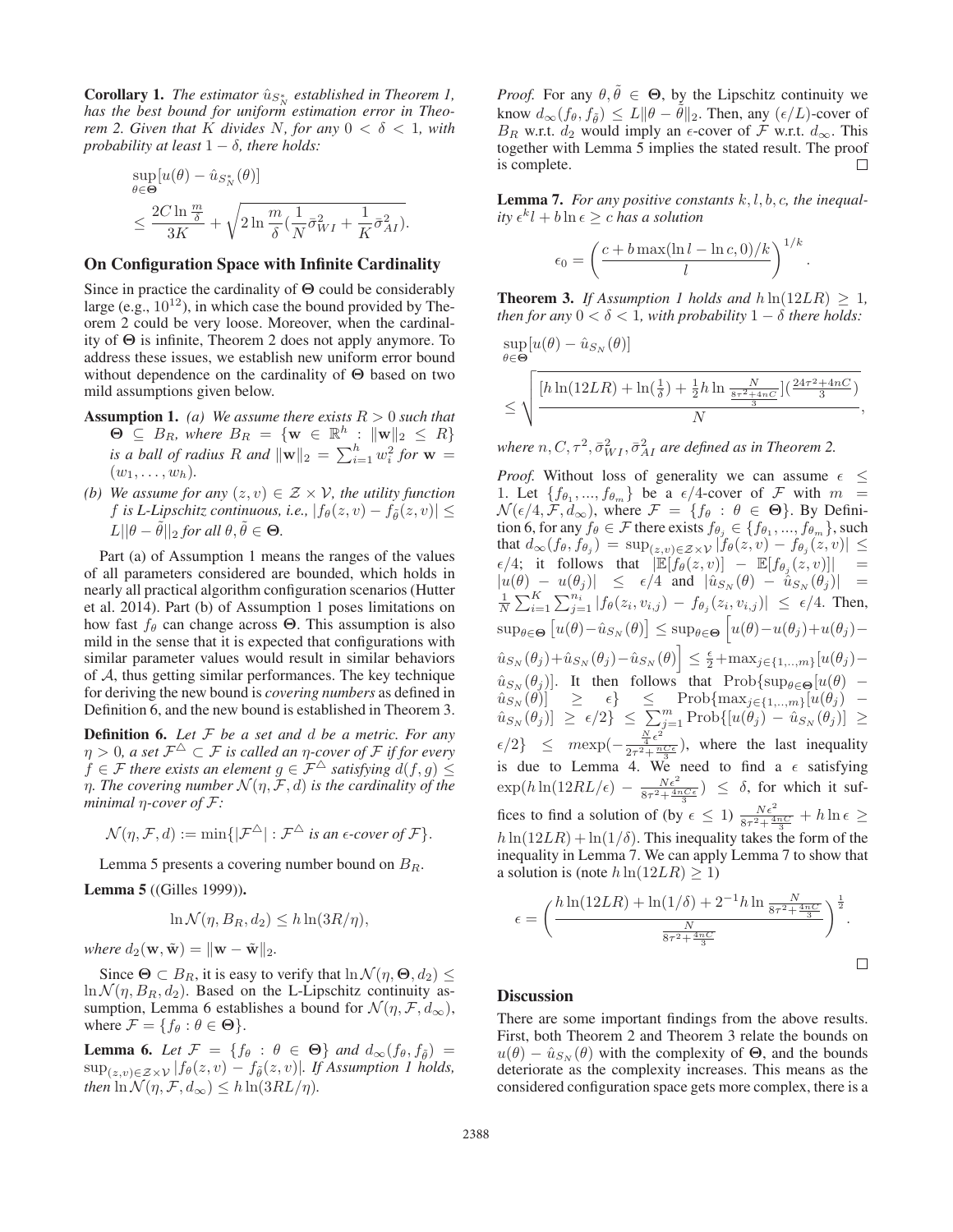Table 1: Summary of the configuration scenarios and gathered performance matrix in each scenario. h is the #parameters of the target algorithm. Tmax is the cutoff time. The *portgen* generator (Johnson and McGeoch 2007) was used to generate the TSP instances (in which the cities are randomly distributed). For each scenario, **Θ**<sub>M</sub> was composed of the default parameter configuration and  $M - 1$  random configurations.

| Scenario                                                                                                                                                  | Algorithm                                                                                                                                                                                                                                                                                                      | Domain     | Bechmark                                                                                                                                                                                                                                                          | М          |                                                                                                            | Tmax            |
|-----------------------------------------------------------------------------------------------------------------------------------------------------------|----------------------------------------------------------------------------------------------------------------------------------------------------------------------------------------------------------------------------------------------------------------------------------------------------------------|------------|-------------------------------------------------------------------------------------------------------------------------------------------------------------------------------------------------------------------------------------------------------------------|------------|------------------------------------------------------------------------------------------------------------|-----------------|
| SATenstein-OCP                                                                                                                                            | SATenstein (KhudaBukhsh et al. 2016), $h = 54$                                                                                                                                                                                                                                                                 | <b>SAT</b> | Randomly selected from OCP (Gomes and Selman 1997)                                                                                                                                                                                                                | 500        | 500                                                                                                        | 5s              |
| clasp-weighted-sequence                                                                                                                                   | clasp (Gebser et al. $2007$ ), $h=98$                                                                                                                                                                                                                                                                          | ASP        | "small" type weighted-sequence (Lierler et al. 2012)                                                                                                                                                                                                              | 500        | 120                                                                                                        | 25s             |
| LKH-uniform-400                                                                                                                                           | LKH (Helsgaun 2000), h=23                                                                                                                                                                                                                                                                                      | <b>TSP</b> | Generated by <i>portgen</i> (Johnson and McGeoch 2007), #city=400                                                                                                                                                                                                 | 500        | 250                                                                                                        | 10 <sub>s</sub> |
| LKH-uniform-1000                                                                                                                                          | LKH (Helsgaun 2000), h=23                                                                                                                                                                                                                                                                                      | TSP        | Generated by <i>portgen</i> (Johnson and McGeoch 2007), #city=1000                                                                                                                                                                                                | 500        | 250                                                                                                        | 10 <sub>s</sub> |
| $\frac{1}{2}$<br>$\frac{1}{2}$<br>$\frac{1}{2}$<br>and an<br>$-$ - $+$ - $\hat{u}_{S_x^{\circ}}(\theta)$<br>$\frac{5}{2}$ 10<br>200<br>(a) SATenstein-OCP | $\hat{u}_{S_v^*}(\theta)$<br>$\hat{u}_{S_N^*}(\theta)$<br>2500<br>$\mathbf{a}$<br>œ<br>$\hat{u}_{S^{\dagger}_{\scriptscriptstyle N}}(\theta)$<br>$\hat{u}_{S_N^\dagger}(\theta)$<br>$-$ - $\downarrow$ $\hat{u}_{S_{N}^{\circ}}(\theta)$<br>1500<br>51000<br>500<br>1000<br>200<br>(b) clasp-weighted-sequence | 250        | $\hat{u}_{S^*_N}(\theta)$<br>۱g<br>$\Xi$<br>PAR-<br>à<br>$\hat{u}_{S_{\infty}^{\dagger}}(\theta)$<br>$\mathbf{Z}^{20}$<br>and and<br>$-$ -- $\hat{u}_{S_{N}}(\theta)$<br>timation<br>t<br>500<br>100<br>100<br>$(d)$ LKH-uniform- $1000$<br>$(c)$ LKH-uniform-400 | . <b>.</b> | $\hat{u}_{S^*_N}(\theta)$<br>$\hat{u}_{S_v^{\dagger}}(\theta)$<br>$-$ + $ \hat{u}_{S_{N}^{\circ}}(\theta)$ | 500             |

Figure 1: Estimation error for different estimators in different scenarios at  $r_1 = 0.5$ .

possibility that the estimation error could be larger. Second, as expected, as  $N$  and  $K$  get larger, the estimation error gets smaller, and  $\hat{u}_{S_N}(\theta)$  will converge to  $u(\theta)$  with probability 1 with  $N \to \infty$  and  $K \to \infty$ . Third, Corollary 1 shows that, for the estimator  $\hat{u}_{S_N}(\theta^*)$  which are widely used in current AAC methods, the gain on error reduction decreases rapidly as  $N$  and  $K$  get larger (which are also shown in Figure 2 in the experiments), and the effects of increasing  $N$  and  $K$  also depend on  $\bar{\sigma}_{WI}^2$  and  $\bar{\sigma}_{AI}^2$ , two quantities varying across different algorithm configuration scenarios. Thus for enhancing current AAC methods, instead of fixing  $N$  as a large number (e.g., SMAC sets  $N$  to 2000 by default) and using as many training instances as possible, it is more desirable to use different  $N$  and  $K$  according to the configuration scenario considered, in which case  $N$  and  $K$  may be adjusted dynamically in the configuration process as more data are gathered to estimate  $\bar{\sigma}_{WI}^2$  and  $\bar{\sigma}_{AI}^2$ .

# Experiments

In this section, we present our experimental studies. First we introduce our experiment setup. Then, we verify our theoretical results in two facets: 1) comparison of different performance estimators; 2) the effects of different values of  $m$ (the number of considered configurations),  $N$  (the number of runs of  $\theta$  to estimate  $u(\theta)$ ) and K (the number of training instances) on the estimation error.

We conducted experiments based on a re-sampling approach (Birattari 2004), which is often used for timeconsuming empirical analysis. Specifically, we considered 4 different scenarios. We selected two scenarios SATenstein-QCP and clasp-weighted-sequence from the Algorithm Configuration Library (AClib) (Hutter et al. 2014) and built two new scenarios LKH-uniform-400/1000. For each scenario, we gathered a  $M \times P \times 5$  matrix containing the performances of  $M$  configurations on  $P$  instances, with each configuration running on each instance for 5 times. Let  $\Theta_M$  be the set of the M configurations and  $\mathcal{Z}_P$  be the set of the P instances.

In the experiments, when acquiring the performance of a configuration  $\theta$  on an instance, instead of actually running  $\theta$ , the value stored in the corresponding entry of the matrix was used. The details of the scenarios and the performance matrices are summarized in Table 1. In the experiments the optimization goal considered is the runtime needed to solve the problem instances (for SAT and ASP) or to find the optima of the problem instances (for TSP). In particular, the performance metric was set to Penalized Average Runtime– 10 (PAR-10) (Hutter et al. 2009), which counts a timeout as 10 times the given cutoff time.

For convenience henceforth we will use "split $_{P_1|P_2}$ " to denote that we subsequently randomly select, without replacement,  $P_1$  and  $P_2$  instances from  $\mathcal{Z}_P$  as training instances and test instances respectively. For a given  $\theta$ , we always used the performance obtained by an estimator on the training instances as its training performance, and used its performance on the test instances as its true performance. We use uniform es error( $\Theta$ ) to denote the maximal estimation error across the configurations in **Θ**.

All the experiments were conducted on a Xeon machines with 128 GB RAM and 24 cores each (2.20 GHz, 30 MB Cache), running CentOS. The code was implemented based on AClib (Hutter et al. 2014)<sup>2</sup>.

Comparison of Different Estimators. We compared  $\hat{u}_{S_N^*}(\theta)$  with two estimators  $\hat{u}_{S_N^{\dagger}}(\theta)$  and  $\hat{u}_{S_N^{\circ}}(\theta)$ . For evaluating  $\theta$ ,  $\hat{u}_{S_N^{\dagger}}(\theta)$  repeatedly randomly selects an instance from  $\mathcal{Z}_P$  without replacement, and runs  $\theta$  for 5 times on the instance as long as the total number of runs of  $\theta$  not exceeding N.  $\hat{u}_{S_N^{\dagger}}(\theta)$  is greedier than  $\hat{u}_{S_N^*}(\theta)$  in the sense that it ensures the estimated performance of  $\theta$  on the used instances is as accurate as possible. Another estimator  $\hat{u}_{S_N^{\circ}}(\theta)$ is the one presented in (Birattari 2004), which repeatedly

 $2$ The code and the complete experiment results are available at https://github.com/EEAAC/ac estimation error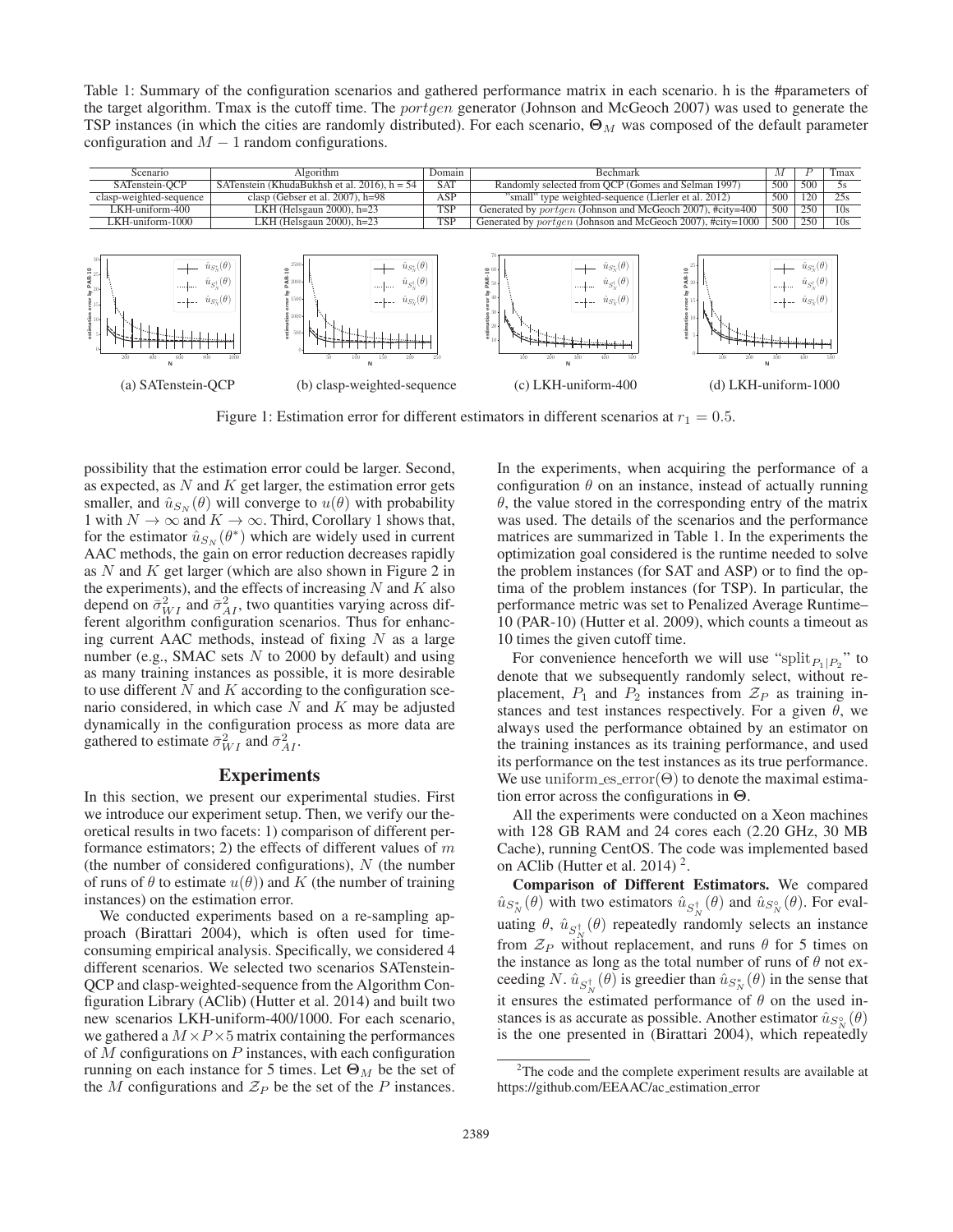

Figure 2: Uniform estimation error at different  $m$ , N and K and the fit functions based on the theoretical results.



Figure 3: Estimation error on  $\theta^*$  at different m, N and K and the fit functions based on the theoretical results.

randomly selects an instance from  $\mathcal{Z}_P$  with replacement, and runs  $\theta$  for a single time on the instance.  $\hat{u}_{S_N^{\circ}}(\theta)$  has more randomness than  $\hat{u}_{S_N^*}(\theta)$  since it does not ensure that  $N$  runs of  $\theta$  are distributed evenly on all instances. We set  $K = r_1 P$  and  $N = r_2 K$ , and ranged  $r_1$  from 0.1 to 0.5 with a step of 0.05,  $r_2$  from 0.25 to 4.0 with a step of 0.25. To reduce the variations of our experiments, for each combination of  $r_1$  and  $r_2$ , we split<sub>K|P/2</sub> for 2500 times, and on each split, we obtained the estimation error of an estimator on each  $\theta \in \Theta$ , and then calculated the mean value, which was further averaged over all splits. That is, for each combination of  $r_1$  and  $r_2$ , we obtained a mean estimation error for each estimator. Due to space limitations, we only present the results in terms of error bars (mean  $\pm$  std) at  $r_1 = 0.5$  in Figure 1. The results at other values of  $r_1$  are similar. Figure 1 is in line with Theorem 1. Overall  $\hat{u}_{S_N^*}(\theta)$  is the best estimator among the three, and its performance advantage is remarkable when  $N$  is small. When  $N$  gets larger, it is expected, and as shown in Figure 1, that the estimation error for all three estimators will converge to 0. The fact that  $\hat{u}_{S_N^*}(\theta)$  is better than  $\hat{u}_{S_N^{\circ}}(\theta)$  indicates that it is necessary to distribute N runs of  $\theta$  as evenly as possible over all instances.

Estimation Error at Different *m*, *N* and *K*. We always fixed two values while ranging the other one. We ranged m from 1 to M, while setting  $K = P/2$  and  $N = 5K$ . We ranged N from 1 to 5K while setting  $K = P/2$ and  $m = M$ . We ranged K from 1 to  $P/2$  while setting  $N = 5K$  and  $m = M$ . For a given m, we split  $K|P/2$  for 2500 times, and on each split, we started with an empty set **Θ**train of configurations and then repeatedly expanded **Θ**train by adding a configuration randomly selected from  $\Theta_M \backslash \Theta_{train}$ . Each time a new configuration  $\theta$  was added to  $\Theta_{train}$ , uniform es error( $\Theta_{train}$ ) was recorded, which was further averaged over all 2500 splits. That is, for each m,

we obtained a mean value of uniform es error $(\Theta_{\text{train}})$ , denoted as uniform es error $(\Theta_{\text{train}}, m)$ . Similarly, for a given N or a given K, we always split $_{K|P/2}$  for 2500 times, and on each split, we obtained uniform es error( $\Theta_M$ ), and then averaged it over all splits. Thus for each considered N and K, we obtained uniform es error $(\Theta_M, N)$ and uniform es error $(\Theta_M, K)$ , respectively. Due to space limitations, we only present parts of the results in Figure 2 and other results are very similar. To verify whether our analysis (Theorem 2) correctly captures the dependence of estimation error on N, M and K, we also plot the function  $f(m) = a \ln m + b \sqrt{\ln m}$  for  $m, f(N) =$  $a + b\sqrt{1/N}$  for N and  $f(K) = a/K + b\sqrt{1/K}$  for K in Figure 2, where the parameters  $a, b$  are computed by fitting  $f$  with the data collected in the experiments, i.e.,  ${m \mapsto \text{uniform\_es\_error}(\Theta_{\text{train}}, m) : m \in \{1, ..., M\}\},$  $\{N \mapsto \text{uniform\_es\_error}(\Theta_M, N) : N \in \{1, ..., \frac{5}{2}P\}\}\$ and  $\{K \mapsto \text{uniform\_es\_error}(\Theta_M, K) : K \in \{1, ..., \frac{1}{2}P\}\},\$ respectively. Overall Figure 2 demonstrates that our analysis managed to capture the dependence of uniform estimation error on  $m$ ,  $N$  and  $K$ . It is worth noting that in the experiments the effects of increasing m, N and K depend on  $\bar{\sigma}_{WI}^2$ and  $\bar{\sigma}_{AI}^2$ , which vary across configuration scenarios. Moreover, the estimation error becomes very low and quite stable when N approaches  $K/2$ , which means running  $\theta$  on half of the training instances could already obtain a reliable estimate of  $u(\theta)$ .

It is also meaningful to investigate whether our analysis could reflect how the estimation error on  $\theta^*$ , i.e., the configuration with the best training performance in **Θ**, denoted as train es error(Θ), would change. We conducted the same experiments as described above to gather train es error $(\Theta_{\text{train}}, m)$ , train es error $(\Theta_M, N)$ and train es error $(\Theta_M, K)$ . Figure 3 plots the results and